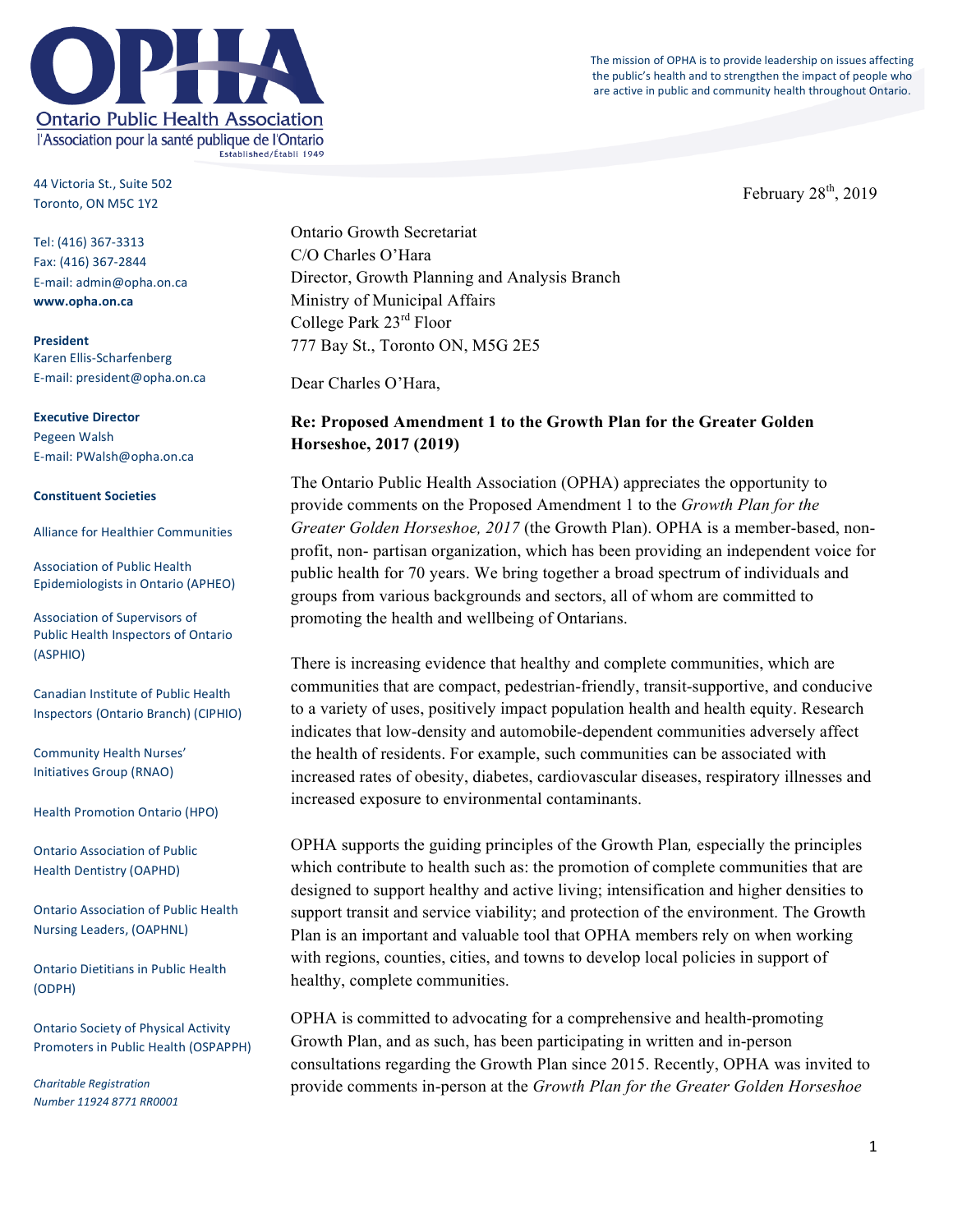*Stakeholder Forum* on November 8th, 2018 and at the *Stakeholder Exchange on the Proposed Changes to the Growth Plan* on February 11<sup>th</sup>, 2019.

OPHA supports Proposed Amendment 1 to increase flexibility and reflect the realities of various local contexts. However, it is critical that local-level policies encourage and contribute to the most healthy, complete, climate-resilient communities possible for each context (e.g., compact, pedestrian-friendly, transitsupportive, and conducive to a variety of uses.) This would require the establishment of clear criteria and performance measure indicators to evaluate implementation and impact of the Growth Plan and the Proposed Amendment 1 with respect to topics such as density, affordable housing, and land use mix. Below, we are pleased to offer a summary of our recommendations regarding Proposed Amendment 1. Please find more detailed comments regarding each recommendation in Appendix A.

Our recommendations are based on the following central guiding principle of the Growth Plan: *Proposed amendments shouldn't compromise the vision to build healthy, complete communities.* 

OPHA urges your government to consider the following recommendations:

- **Intensification Targets and Designated Greenfield Area Density Targets**
	- o Maintain minimum densities above 50 people and jobs per hectare to support transit, walkability, and mixed-use development.
- **Employment Planning**
	- o Support the development of an Economic Strategy for the Greater Golden Horseshoe as employment areas may be part of an overall strategy for employment for the region and municipalities.

## • **Settlement Area Boundary Adjustments**

- o To protect the natural environment, limit expansion of settlement area boundaries within white belt, greenbelt, natural heritage, or agricultural systems if there is an opportunity to intensify in already established boundaries.
- o Avoid lessening the requirements for large settlement area boundary expansions as this may discourage intensification; intensification helps promote more active lifestyle.
- $\circ$  Provide more clarity about the amendment to allow municipalities to do boundary expansions of 40 hectares without an Official Plan review. For smaller municipalities 40 hectares represents a significant portion of land which could potentially hold 200-300 new homes, a large development for some communities.

## • **Major Transit Station Areas**

- o Retain existing density targets, expanding the potential ratio of major transit station areas, and expediting designation processes to support transit.
- o Consider clarifying the conditions/definitions under "Major Trip Generators" such that it is not used to enable lower density with unrealistic trip generation to support transit sustainability.

OPHA would welcome any further opportunities to be involved in this review and follow-up processes. We value being able to collaborate with your ministry to advance our shared interest in creating healthy, livable, complete and climate-resilient communities. OPHA, through its Build Environment Working Group will be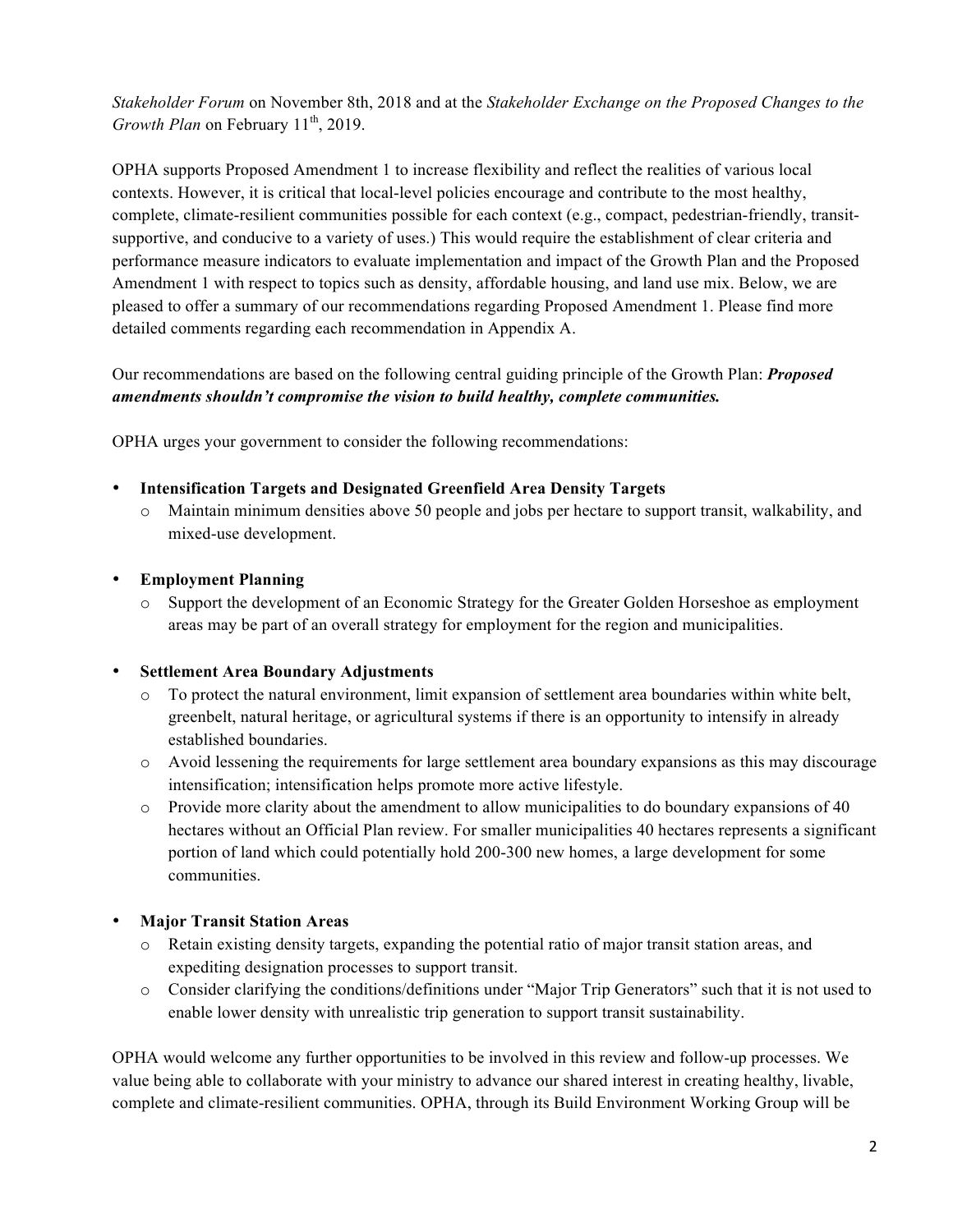contacting your branch to set up a meeting to discuss how we may assist your ministry in achieving healthy and complete communities in the Greater Golden Horseshoe.

Thank you for your consideration,

Sincerely,

P. Wash

Pegeen Walsh Executive Director, OPHA

## *More about the Ontario Public Health Association*

*We are a member-based charity that has been advancing the public health agenda since 1949. OPHA provides leadership on issues affecting the public's health and strengthens the impact of those who are active in public and community health throughout Ontario. OPHA does this through a variety of means including promoting public dialogue and education on healthy public policy, capacity building, research and knowledge exchange. Our membership brings together many different disciplines and sectors working together to achieve our shared vision of optimal health for all.*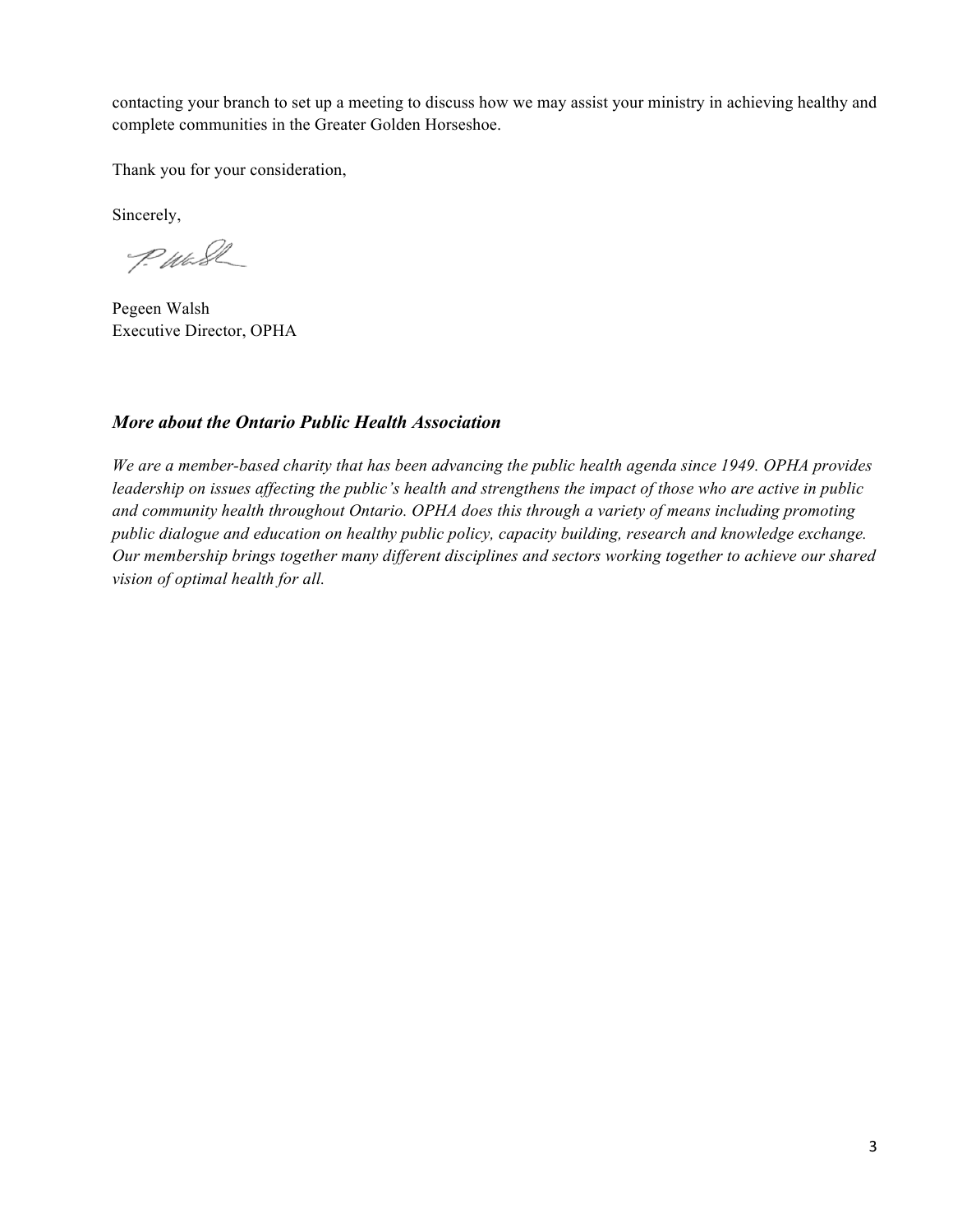|                                                                | <b>Comments</b>                                                                                                                                                                                                                                                                                                                                                                                                                                                                                                                                                                                                                                                                                                                                               |
|----------------------------------------------------------------|---------------------------------------------------------------------------------------------------------------------------------------------------------------------------------------------------------------------------------------------------------------------------------------------------------------------------------------------------------------------------------------------------------------------------------------------------------------------------------------------------------------------------------------------------------------------------------------------------------------------------------------------------------------------------------------------------------------------------------------------------------------|
| Section 1 - Introduction                                       |                                                                                                                                                                                                                                                                                                                                                                                                                                                                                                                                                                                                                                                                                                                                                               |
| $1.1$ – The Greater<br>Golden Horseshoe                        | A definition of "unmanaged growth" needs to be included in the definition<br>section to better understand the context of replacing "low-density urban sprawl"<br>with "unmanaged growth."                                                                                                                                                                                                                                                                                                                                                                                                                                                                                                                                                                     |
| $1.2$ – The Growth Plan<br>for the Greater Golden<br>Horseshoe | Consider re-inclusion of social equity with the Vision. As noted in section 2.2.1,<br>social equity is an important element in complete communities where people<br>live, work and play.                                                                                                                                                                                                                                                                                                                                                                                                                                                                                                                                                                      |
|                                                                | In third last paragraph of Section 1.2. consider removing "in larger urban<br>centers" and adding a revision that would indicate that all communities need to<br>grow at transit-supportive densities appropriate for the local context and transit<br>service being contemplated, rather than just those in larger urban centers.                                                                                                                                                                                                                                                                                                                                                                                                                            |
| $1.2.1 -$ Guiding<br>Principles                                | Consider re-inclusion of the term low-carbon communities in the guiding<br>principles. Low-carbon communities not only help address climate change but<br>also improve local air quality. According to a 2017 Health Canada report, air<br>pollution contributes to over 14,400 premature deaths annually in Canada, and a<br>significant portion of this comes from traffic related air pollution. The Ontario<br>Government's Environment Plan acknowledges the private sector's capacity to<br>"transition to a low-carbon economy" and commits to working with<br>municipalities to "support building climate resilience and transformation to the<br>low-carbon future."<br>A definition of environmentally sustainable communities needs to be included |
|                                                                | in the definition section in order to provide proper context for the proposed<br>guiding principle edits.                                                                                                                                                                                                                                                                                                                                                                                                                                                                                                                                                                                                                                                     |
|                                                                | The amendment is proposing use of environmental sustainability instead of<br>climate change, "low-carbon", or green infrastructure. The new terminology is<br>vague and doesn't make it clear on what is required to achieve environmental<br>sustainability.                                                                                                                                                                                                                                                                                                                                                                                                                                                                                                 |
| Section 2 – Where and How to Grow                              |                                                                                                                                                                                                                                                                                                                                                                                                                                                                                                                                                                                                                                                                                                                                                               |
| 2.1 - Context                                                  | Proposed GHG reduction target (37% below 2005 levels by 2030) is<br>substantially weaker compared to the previous target (37% below 1990 levels<br>by 2030). There is no mention of the 2050 target which, as per the<br>Intergovernmental Panel on Climate Change (IPCC), needs to be at least 80%<br>lower by 2050.                                                                                                                                                                                                                                                                                                                                                                                                                                         |
|                                                                | There is no mention of overall monitoring and reporting in terms of frequency<br>and provincial accountability to meeting the new targets.                                                                                                                                                                                                                                                                                                                                                                                                                                                                                                                                                                                                                    |
|                                                                | OPHA would like to reiterate our comments from our January 28, 2019<br>submission on the government's proposed Ontario Environment Plan. We urge<br>the government to set stronger greenhouse gas reduction targets. Ontario can<br>realize substantial co-benefits in terms of healthier communities, a growing<br>economy and a healthier environment by setting a target that limits emissions to<br>112.9MT by 2030, rather than the 143 MT outlined in the Environment Plan.                                                                                                                                                                                                                                                                             |
| $2.2.2 - Delineated$                                           | 2.2.2.4 The reference to "size, location and capacity" is not adequate to ensure                                                                                                                                                                                                                                                                                                                                                                                                                                                                                                                                                                                                                                                                              |

# **Appendix A - Detailed Comments Around Recommendations Re: Proposed Amendment 1 by Section**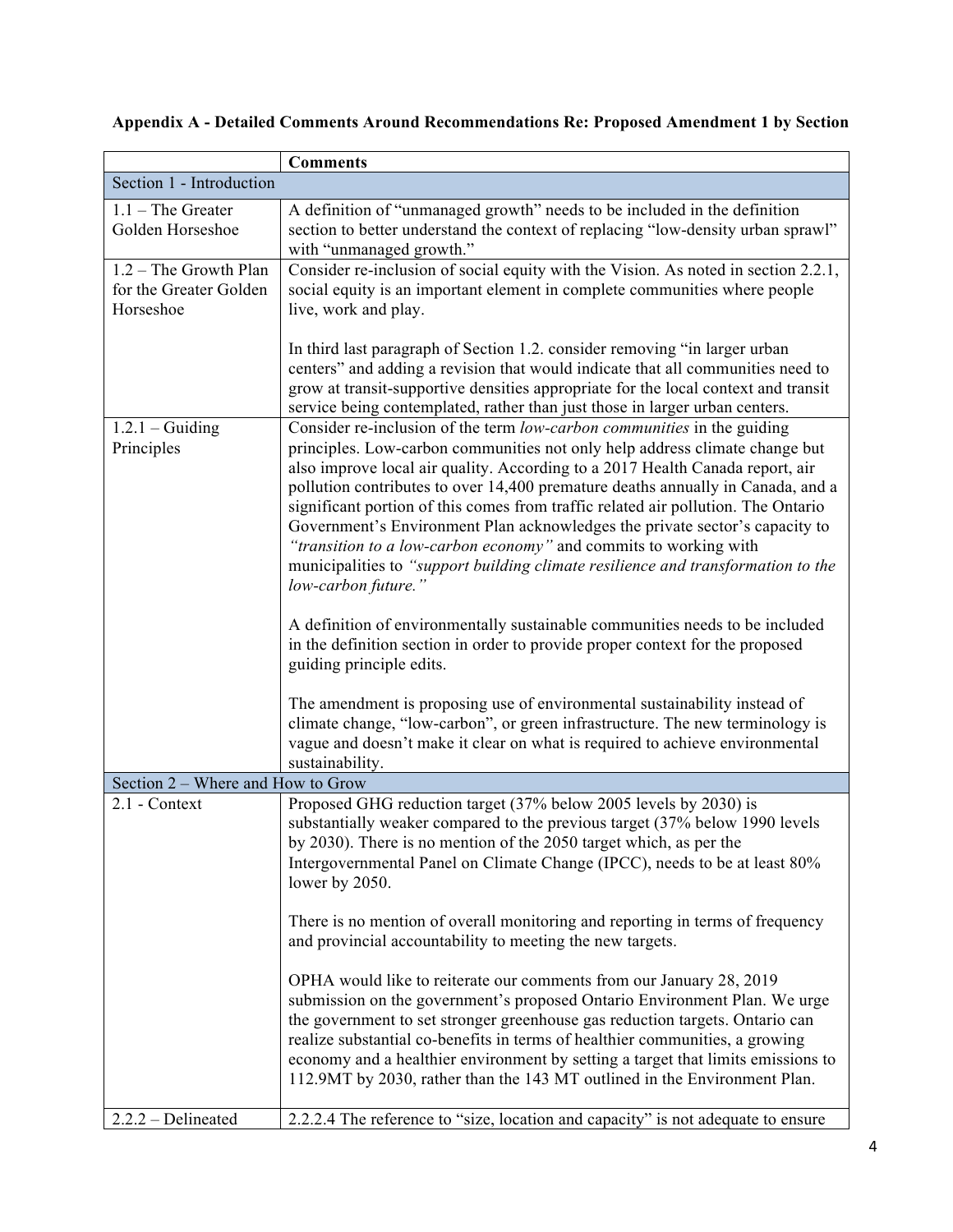| Built-up Area                           | factors that could impact human health are taken into account. The existing         |
|-----------------------------------------|-------------------------------------------------------------------------------------|
|                                         | policy considers how targets can be assessed, such as diversification of the total  |
|                                         | range and mix of housing options, and achievement of complete communities.          |
| $2.2.4 - Transit$                       | 2.2.4.4. Consider clarifying the details and conditions of a "major trip generator" |
| Corridors and Station                   | or feeder service". It is important that this policy is not used to support lower   |
| Areas                                   | densities under transit ridership forecasts that are not realistic and can, in the  |
|                                         | long term, undermine the financial sustainability of transit.                       |
| $2.2.5 - Employment$                    | 2.2.5.8 This policy should prioritize the minimization or mitigation of adverse     |
|                                         | impacts on sensitive land uses, and not the other way around.                       |
| $2.2.6 - Housing$                       | Reconsider the removal of requirements for a municipal housing strategy. Even       |
|                                         | if municipalities are still required to do this through other legislation, removing |
|                                         | mention of a required housing strategy in the Growth Plan will water it down.       |
|                                         |                                                                                     |
|                                         | Need clarification to define "market demand" and how that is to be                  |
|                                         | balanced while ensuring housing supply meets local need through a full range        |
|                                         | and mix of housing types and tenures including affordable housing.                  |
|                                         |                                                                                     |
|                                         | With respect to rental housing supply, municipalities lack the necessary tools      |
|                                         | and resources to match demand with supply. The Province should consider             |
|                                         | introducing new tools, such as the ability to zone by tenure recently introduced    |
|                                         | in British Columbia, to assist municipalities in responding to market and local     |
|                                         | community needs                                                                     |
| $2.2.7 - Designated$                    | 2.2.7.3. Decreasing the intensification targets and minimum Designated              |
| Greenfield Areas                        | Greenfield Area density targets for Group A (Hamilton, Peel, Waterloo and           |
|                                         | York), Group B (Barrie, Brantford, Guelph, Orillia, City of Peterborough,           |
|                                         | Durham, Halton, and Niagara) and Group C (Kawaratha Lakes, Brant, Dufferin,         |
|                                         | Haldimand, Northumberland, Peterborough County, Simcoe and Wellington)              |
|                                         | will mean that new development will be much less than what the Growth Plan          |
|                                         | was trying to achieve previously and could impact the ability of those              |
|                                         |                                                                                     |
|                                         | communities to achieve healthier, more complete communities.                        |
|                                         | 2.2.7.3 It is unclear how to ensure that factors that could impact human health     |
|                                         | would be taken into account. The existing policy considers how targets can be       |
|                                         |                                                                                     |
|                                         | assessed, such as achievement of complete communities and compact built form        |
|                                         | that supports active transportation.                                                |
| Section 4 – Protecting What is Valuable |                                                                                     |
| $4.2.2 - Natural$                       | Provincial agricultural mapping and Natural Heritage mapping will not take          |
| Heritage Systems                        | effect until a municipality adopts these in a new OP. This will delay the           |
|                                         | incorporation of these maps to our local area. Also, municipalities have the        |
|                                         | ability to change the mapping at the local level.                                   |
| Definitions                             |                                                                                     |
| <b>Major Transit Station</b>            | Support the expansion of the ratio for Major Transit Station Areas to include       |
| Areas                                   | 800 meters. This is positive to support transit.                                    |
| Other                                   |                                                                                     |
| Remove any reference                    | Using environmental sustainability is a vague term; it isn't clear on what is       |
| to climate change,                      | required to achieve environmental sustainability (i.e., how will it be measured?)   |
| "low-carbon", or green                  |                                                                                     |
| infrastructure.                         | The word "appropriate" should be removed with reference to low                      |
|                                         | impact development. The inclusion of this word weakens the policy direction         |
|                                         | for the implementation of green infrastructure.                                     |
|                                         |                                                                                     |
|                                         | Regarding Climate Change, consider defining the "other provincial plans and         |